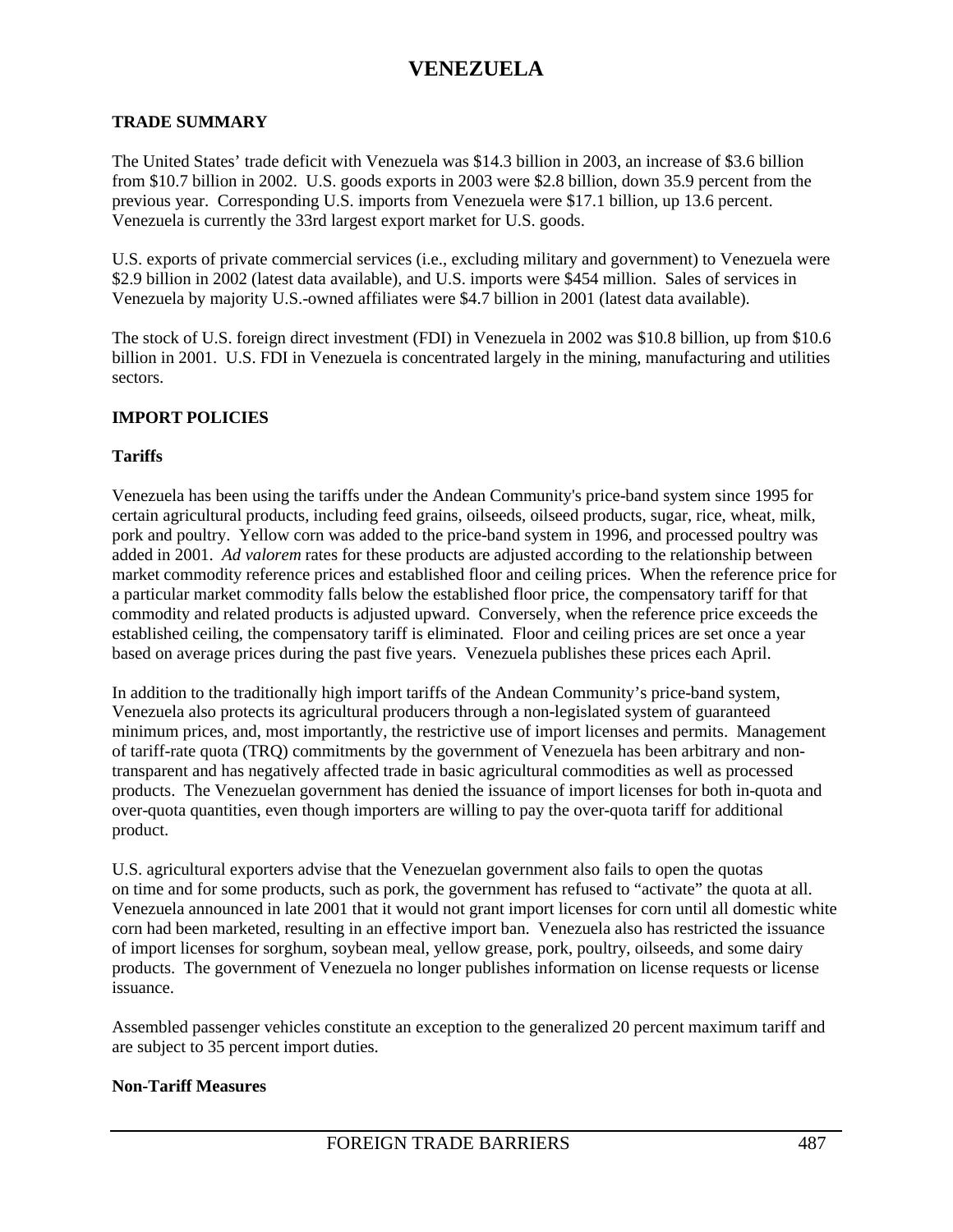In response to the rapid decline of the national currency, the bolivar, after a two-month general strike which halted oil production, the Central Bank of Venezuela stopped trading bolivars on January 22, 2003. President Chavez then announced the creation of an Exchange Administration Board (CADIVI) on February 5. Throughout 2003, CADIVI continued to have difficulty processing requests for authorization of foreign exchange in an efficient and timely manner, although there has been improvement over time. Despite the promulgation of procedures, regulations, and some authorizations of transactions, by the end of the year the official system had supplied only \$3.6 billion, approximately three months' worth of transactions in a non-regulated Venezuelan economy. Delays of over sixty days from the time of authorization to access foreign currency until disbursement by a bank are common under the current system. Under the exchange control administration, import currency certificates are granted to companies on a case-by-case basis only for products pre-approved by the government for import. Although the number of currency certificate approvals has been increasing during 2003, industry representatives note that CADIVI is operating with a significant backlog in approvals and liquidations.

Agricultural products have received the majority of dollar allocations under the CADIVI system because most basic food products are on the import list. Even so, the problems with coordinating the timing of access to dollars, approval of import permits and licenses, and contracting for shipments have led to numerous delays and cancelled shipments. Trade in higher-value products, such as apples, pears, grapes, nectarines, and other fruits and nuts has been dramatically reduced because they are not included among the list of high priority products for which foreign exchange is available under the current currency controls.

Venezuela also requires that importers obtain sanitary and phytosanitary (SPS) permits from the Ministries of Health and Agriculture for most pharmaceutical and agricultural imports. In 2002 and 2003, the government increasingly appeared to use this requirement to restrict agricultural and food imports without providing evidence of a scientific basis, which raises concerns about the consistency of these practices with World Trade Organization (WTO) requirements. The Venezuelan government continues to issue SPS permits in a wholly discretionary manner without citing SPS concerns, and this restriction in particular affects trade in pork, poultry, beef, apples, grapes, pears, nuts, onions, and potatoes.

Although the government of Venezuela has not published requirements on absorption agreements, it has been common practice for years to require the purchase of domestic production before issuing import licenses or permits. Importation of yellow corn is dependent upon the purchase of local sorghum and/or white corn. Soybean imports are dependent upon the purchase of "locally produced" soybean meal and permits for grape and black bean imports have been tied to the purchase of local product. The use of absorption requirements is extremely subjective because Venezuela lacks a good statistical system to track levels of domestic crop production.

This discretionary use of import licensing and permitting procedures to curtail agricultural imports has become a major problem for the United States and other countries. Venezuelan government officials have been notified by various countries that these and other licensing practices appear to be inconsistent with Venezuela's WTO commitments. As a result, in November 2002, the United States Trade Representative initiated formal WTO consultations with Venezuela on its agricultural import license procedures for a wide-range of products. Canada, the EU, Chile, Argentina, and New Zealand participated in the consultations and posed questions to the government of Venezuela.

Venezuela prohibits the importation of used cars, used buses, used trucks, used tires, and used clothing. No other quantitative import restrictions exist for industrial products.

Venezuelan officials continue to discuss plans to improve customs procedures to better control the entry of illicit merchandise. The Venezuelan Commission on Antidumping and Safeguards has started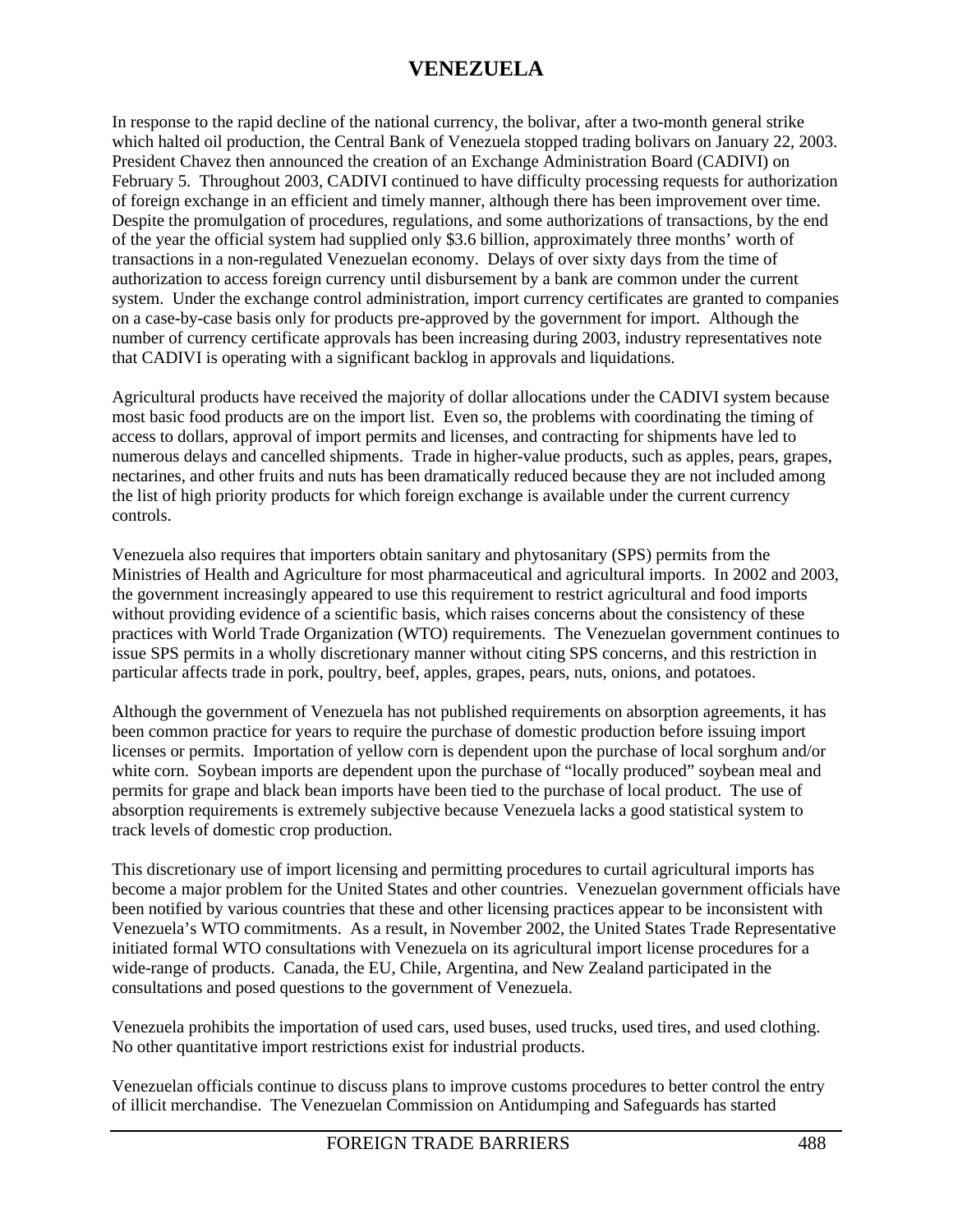investigations on the importation of steel and paper products as well as clothing and footwear. It appears that deficient customs procedures and contraband were contributing factors in those industries' calls for protection.

### **STANDARDS, TESTING, LABELING AND CERTIFICATION**

Some Venezuelan importers of U.S. products have alleged that the government of Venezuela applies product standards more strictly to imports than to domestic products. The certification process is expensive, increasing the cost of U.S. exports relative to domestic products. The Venezuelan Commission for Industrial Standards normally requires certification from independent laboratories located in Venezuela but at times accepts a certificate from established standards institutes abroad.

Venezuela implemented a new tire rim standard without giving industry an opportunity to comment on the proposed regulation. Although the government notified the WTO Technical Barriers to Trade Committee, the notification took place after the official comment period had passed. U.S. industry reports that the standard fails to recognize international tire rim standards and imposes very costly testing and marking requirements upon foreign manufacturers and distributors of rims wishing to sell in Venezuela.

On June 5, 2003, the government of Venezuela passed Decree 2444, which requires importers of goods to Venezuela to obtain pre-shipment inspections of all imports. Four companies are certified to do these inspections: Bivac Venezuela (Veritas Group), SGS Trade Assurance Services, COTECNA, and Intertek Foreign Trade Standards.

U.S. industries have raised concerns regarding Venezuela's enacted labeling regulation for clothing and footwear. The labeling regulation appears overly restrictive. Of primary concern to U.S. exporters is the requirement that labels be customized to include detailed information about the importer or retailer of the goods.

### **GOVERNMENT PROCUREMENT**

Venezuela's government procurement law covers purchases by government, national universities, and autonomous state and municipal institutions. The law requires a contracting agency to prepare a budget estimate for a given purchase based on reference prices maintained by the Ministry of Production and Commerce. This estimate is to be used in the bidding process. The law forbids discrimination against tenders based on whether they are national or international. However, the law also states that the President can mandate temporary changes in the bidding process "under exceptional circumstances" or in accordance with "economic development plans" to promote national development or to offset adverse conditions for national tenders. These measures can include margins of domestic price preference; reservation of contracts for nationals; requirements for domestic content, technology transfer, and/or the use of human resources; and other incentives to purchase from companies domiciled in Venezuela. For example, Decree 1892 establishes a five percent preference for bids from companies with over 20 percent local content. In addition, half of that 20 percent of content must be from small to medium size domestic enterprises.

In the international arena, the government of Venezuela reinstituted state controlled purchases of basic food products for its new internal distribution system, Mercal. The state-trading entity, CASA, has purchased sugar, rice, wheat flour, black beans, milk powder, edible oil, margarine, poultry, and eggs from a variety of countries. Technical assistance in contracting and purchasing has been provided by the Cuban state trading enterprise ALIMPORT. The private sector has complained that CASA has an unfair advantage in that its access to dollars is assured, and it has no problems with obtaining import licenses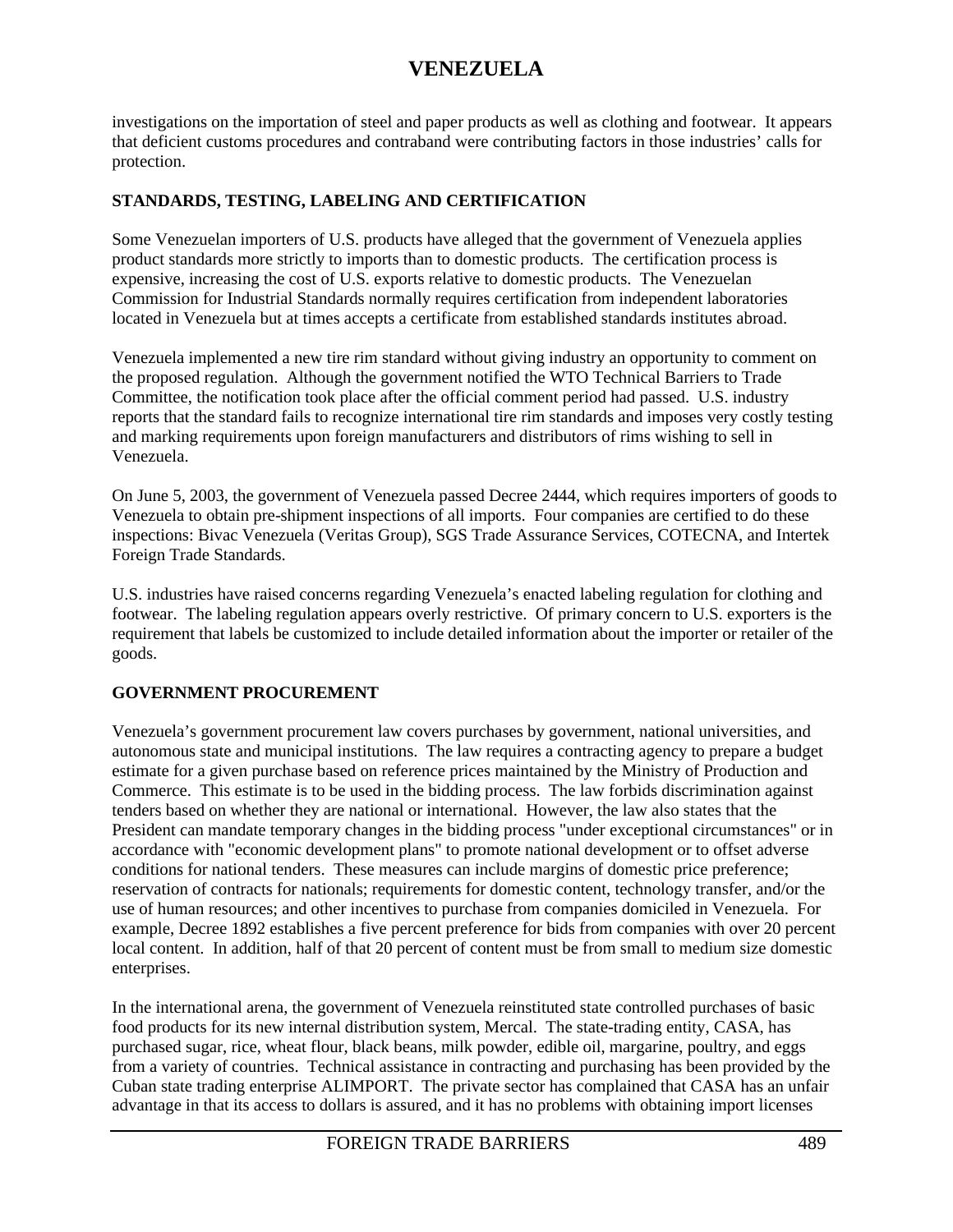and permits.

Venezuela is not a signatory to the WTO Agreement on Government Procurement.

### **EXPORT SUBSIDIES**

Exporters of selected agricultural products - coffee, cocoa, some fruits and certain seafood products – are eligible to receive a tax credit equal to 10 percent of the export's value.

### **INTELLECTUAL PROPERTY RIGHTS (IPR) PROTECTION**

Venezuela is a member of the World Intellectual Property Organization (WIPO). It is also a member of the Berne Convention for the Protection of Literary and Artistic Works, the Geneva Phonograms Convention, the Universal Copyright Convention, and the Paris Convention for the Protection of Industrial Property.

The Venezuelan Industrial Property Office (SAPI) has been successful in improving its service to the business community, but protection of IPR is hindered by the lack of adequate resources for the Venezuelan copyright and trademark enforcement police (COMANPI) and for the special IPR prosecutor's office. The Venezuelan government is also working to have a new Industrial Property Law approved by the National Assembly, as well as to promote the ratification of the WIPO Internet treaties. Unfortunately, pirated music and videos remain readily available in the informal sector. In the 2003 Annual Review, Venezuela remained on USTR's Special 301 "Watch List."

#### **Patents and Trademarks**

Venezuela provides the legal framework for patent and trademark protection through Andean Community Decision 486 and the 1955 National Industrial Property Law. Andean Community Decision 345 covers patent protection for plant varieties. While the government introduced legislation in early 1996 to update the 1955 Industrial Property Law and to bring Venezuela into compliance with the WTO Trade Related Aspects of Intellectual Property Rights (TRIPS), the draft legislation was sidelined by President Chavez's constitutional reform process. However, the National Assembly is debating a new Industrial Property Law, which may address many of the outstanding TRIPS issues. A customs bill, which includes provisions for border controls designed to be consistent with TRIPS to impede the importation of pirated goods, became law in November 1998, and a revision is currently pending.

In February 2002, and continuing through 2003, Venezuela's food and drug regulatory agency (INH) began approving the commercialization of new drugs which were the bioequivalents of already approved drugs, thereby denying the originator companies the exclusive use of their data. In effect, the government of Venezuela is allowing the test data of registered drugs from originator companies to be used by others seeking approval for their own pirate version of the same product. Also, U.S. companies are concerned that the government of Venezuela is implementing a policy that a company that had patented a compound for one use cannot subsequently patent a second use of that compound. This puts Venezuela at odds with international norms.

### **Copyrights**

The Venezuelan copyright and trademark enforcement branch of the police (COMANPI) continues to provide copyright enforcement support with a small staff of permanent investigators. A lack of personnel, coupled with a very limited budget and inadequate storage facilities for seized goods, has forced COMANPI to work with the National Guard and private industry to improve enforcement of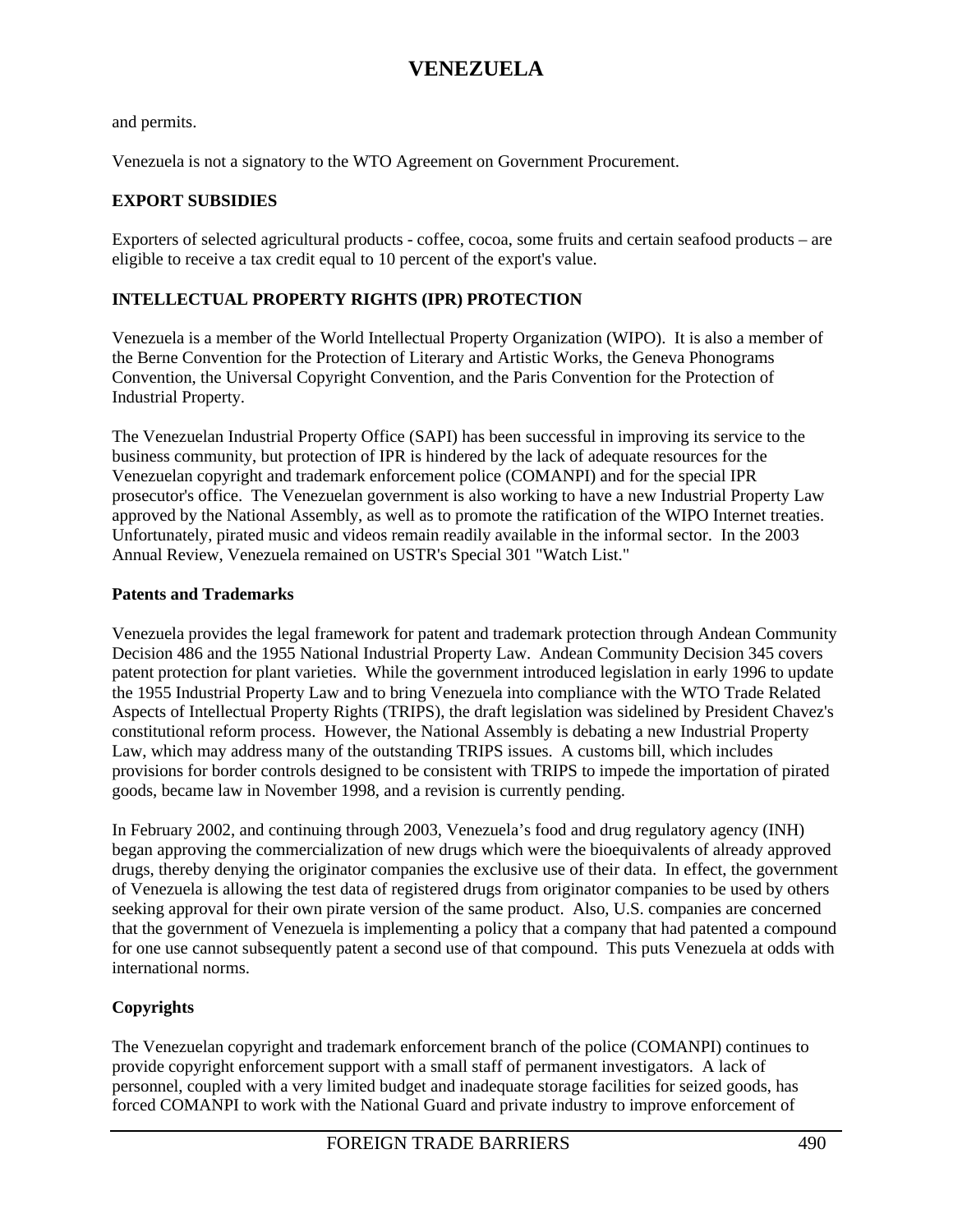copyright protection.

Andean Pact Decision 351 and Venezuela's 1993 Copyright Law provide the legal framework for the protection of copyrights. The 1993 Copyright Law is modern and comprehensive and extends copyright protection to all creative works, including computer software. A National Copyright Office was established in October 1995 and given responsibility for registering copyrights, as well as for controlling, overseeing, and ensuring compliance with the rights of authors and other copyright holders. However, COMANPI, the Copyright Office's enforcement arm, can only act based on a complaint by a copyright holder; it cannot carry out an arrest or seizure on its own initiative, thereby weakening its enforcement capacity.

### **SERVICES BARRIERS**

Venezuela maintains restrictions in a number of service sectors. For example, all professions subject to national licensing legislation (e.g., engineers, architects, economists, business consultants, accountants, lawyers, doctors, veterinarians, and journalists) are reserved for those individuals who meet Venezuelan certification requirements. In addition, only Venezuelan nationals may be licensed as architects. Some (particularly government-related) accounting and auditing functions require Venezuelan citizenship, and only Venezuelan nationals may act as accountants for companies with public stock greater than 25 percent. Also, foreign professionals wishing to work in Venezuela must revalidate their credentials at a Venezuelan university on the condition of reciprocity. A foreign lawyer cannot provide legal advice on foreign or international law without being licensed in the practice of Venezuelan law.

To provide engineering services, foreigners are required to establish a commercial presence. Foreign consulting engineers must work through local firms or employ Venezuelan engineers. There is a law for public tenders that gives preferential treatment to Venezuelan companies if they have the capability to carry out the work and/or if the project is financed by public funds. Foreign capital is restricted to a maximum of 19.9 percent in professional associations.

Venezuela limits foreign equity participation (except from other Andean Community countries) to 20 percent in enterprises engaged in television and radio broadcasting, Spanish language newspapers, and professional services whose practice is regulated by national laws. Finally, in any enterprise with more than 10 workers, foreign employees are restricted to 10 percent of the work force, and Venezuelan law limits foreign employee salaries to 20 percent of the payroll.

The government enforces a "one-for-one" policy that requires foreign musical performers giving concerts in Venezuela to share stage time with national entertainers. There is also an annual quota regarding the distribution and exhibition of Venezuelan films. At least half of the television programming must be dedicated to national programs, and at least half of FM radio broadcasting must be dedicated to Venezuelan music.

#### **Financial Services**

By signing the 1997 WTO Financial Services Agreement, Venezuela made certain commitments to provide market access for banking, securities, life and non-life insurance, reinsurance, and brokerage activities. Venezuela did not make commitments on pensions or on maritime, aviation, and transportation insurance, and it reserved the right to apply an economic needs test as part of the licensing process. Only local insurers may insure imports that receive government-approved tariff reductions or government financing.

New rules governing civil aviation, maritime activities, and transportation insurance also have been